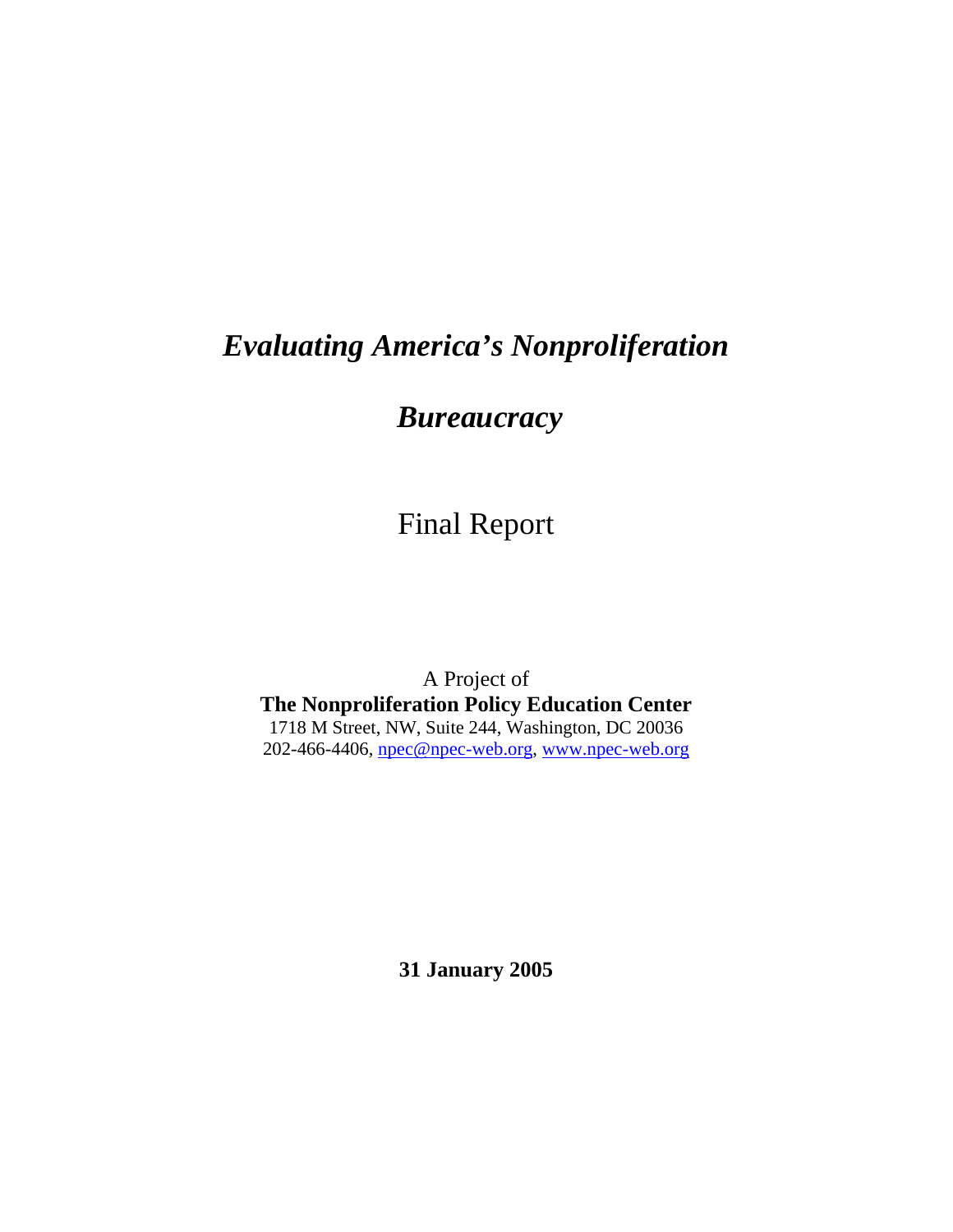## **Overview**

Sometimes one's timing is better than could be planned. That certainly is the case with this report. The Nonproliferation Policy Education Center (NPEC) first broached the need to reevaluate America's nonproliferation bureaucracy with officials within the State and Defense Departments in the summer of 2003, received private funding for this purpose early in 2004, and began work on this project late last spring. Since then, the State Department's office of the inspector general launched its own review of how the department should handle arms control and nonproliferation issues. This review resulted in a recommendation to merge the State Department's Arms Control Bureau with its Nonproliferation Bureau, which Secretary of State Powell approved 17 January 2005. The Pentagon, meanwhile, has just launched an inspector general's review of how the Defense Department should address weapons of mass destruction issues. This review will be complemented by a Defense Science Board study this year on the same issue.

In support of these efforts, this report examines four recommendations:

- 1. *The Defense Department should create an Office of the Deputy Assistant Secretary of Defense for Strategic Weapons Interdiction and Nonproliferation.* This office would formulate policies regarding the promotion of nonproliferation for the Defense Department. It would oversee the implementation of those agreements, proposed treaty efforts, and multilateral organizations most related to nonproliferation -- the Chemical Weapons Convention (CWC), the Biological Weapons Convention (BWC), the Fissile Material Cutoff Treaty (FMCT), the Comprehensive Nuclear Test Ban Treaty (CTBT), the International Atomic Energy Agency (IAEA), the Organization for the Prohibition of Chemical Weapons (OPCW), and the Organization for the Comprehensive Test Ban Treaty (CTBTO) – and for regional nonproliferation efforts (e.g., Libya's disarmament, the 6-party talks regarding North Korea, etc.). This office would also oversee existing national and multilateral nonproliferation control efforts including U.S. nonproliferation controls, the Missile Technology Control Regime (MTCR, the Nuclear Suppliers Group (NSG), the Australia Group (AG), the IAEA, the OPCW and the CTBTO. Finally, it would be responsible for coordinating the Proliferation Security Initiative (PSI) activities of the department and would conduct and coordinate proliferation studies within the department and conduct studies of their own.
- . 2. *The merger of the State Department Bureau for Nonproliferation and the Bureau for Arms Control should result in a new Bureau for Strategic Weapons Threat Reductions* that would oversee all of the arms control agreements or talks most related to the promotion of nonproliferation including the CWC, the BWC, the FMCT, and the CTBT. In addition, this bureau would take the lead in proposing and negotiating new agreements and understandings to promote nonproliferation and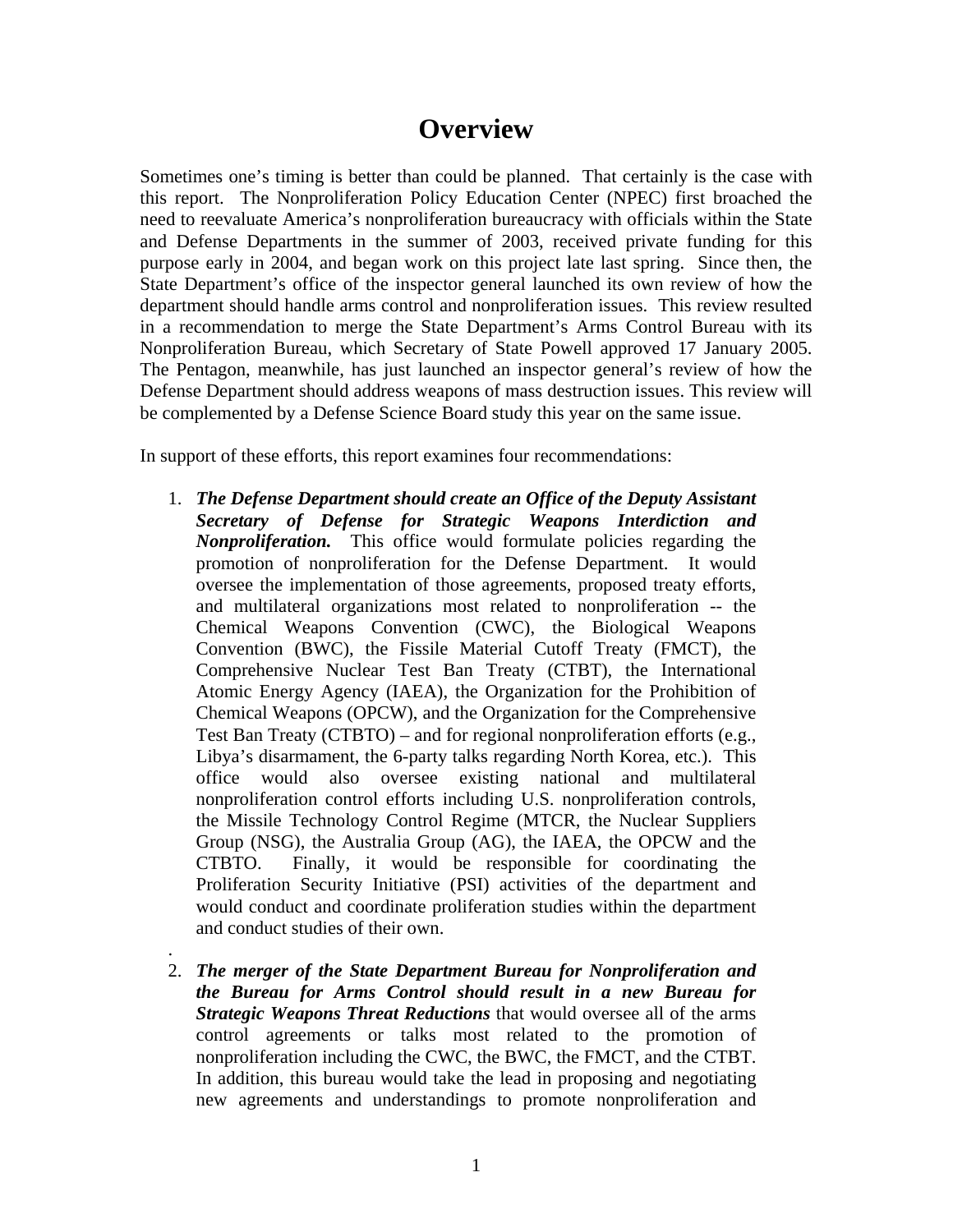would oversee existing national and multilateral nonproliferation control efforts including U.S. nonproliferation controls, the MTCR, the NSG, the AG, the IAEA, the OPCW, and the CTBTO. Finally, it would be responsible for formulating and conducting regional nonproliferation talks and understandings.

- 3. *The current State Department Bureau for Verification and Compliance should be given two new portfolios and renamed the Bureau for Verification, Compliance, and Enforcement.* In addition to its current duties, this renamed bureau should take on the responsibilities of chairing all interagency interdiction meetings when the topic of sanctions arises. It also should take the lead as State's liaison with eh IAEA and OPCW on all surveillance, verification, safeguarding and monitoring matters and evaluating the verification activities of the CTBTO.
- *4. All nuclear technology and commodity licenses and proposals of the Departments of Commerce and Energy should be shared electronically more fully with all other agencies well before any actions are taken unilaterally.* This step should be taken to transition the U.S. government from its current operation in which single agencies still have the right to select what exports or technology transfers will be reviewed by others to one in which no agency will have this right.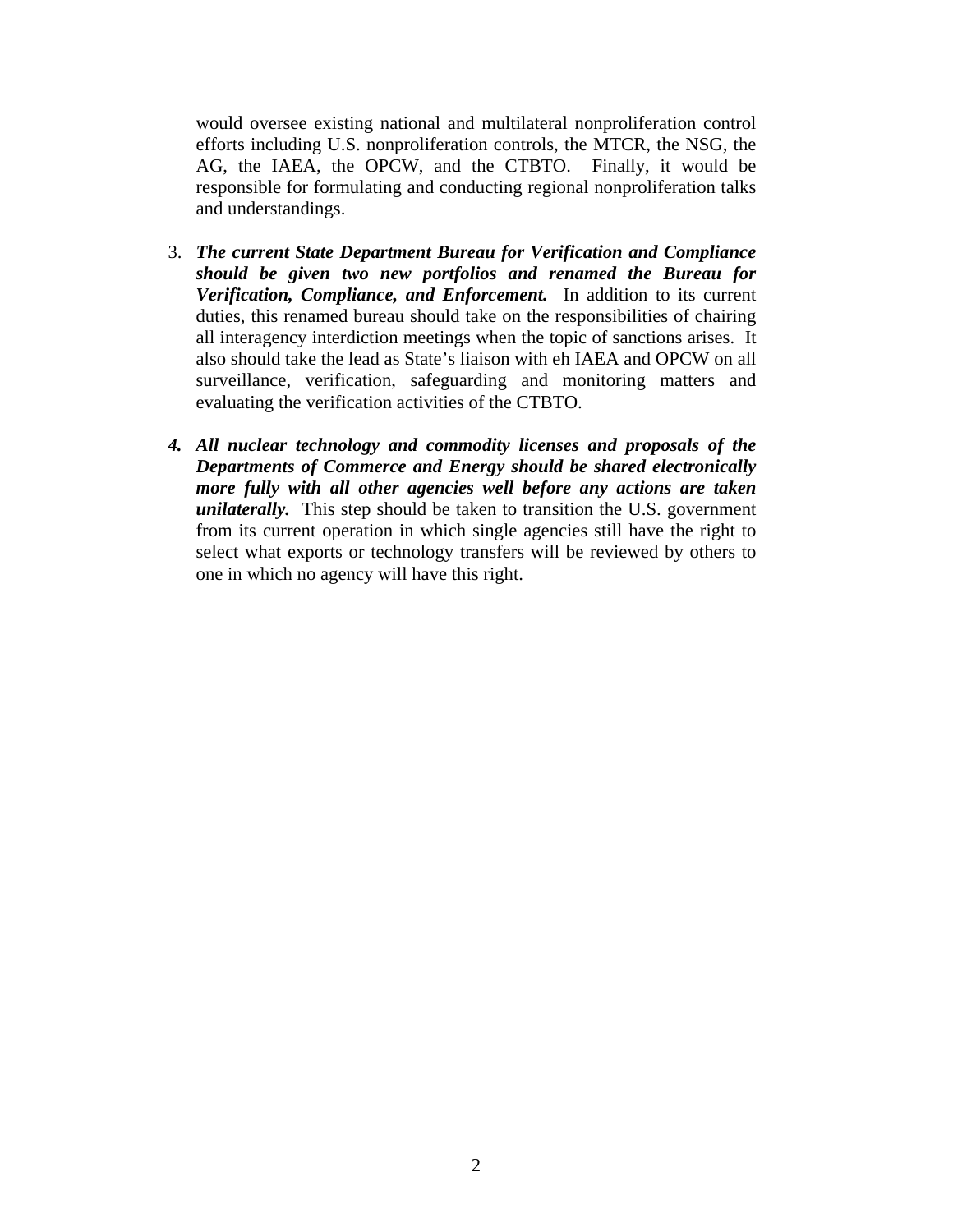## **Premises**

The recent government reviews of the State and Defense Departments' nonproliferationrelated organizations are important. Traditionally, the positions taken by these two departments have had a commanding impact on the development of U.S. nonproliferation policy. Certainly, a key supposition of this report is that the prime goal of any sound reorganization of the U.S. government's nonproliferation bureaucracy must be a. to enhance the ability of the State and Defense departments to innovate in developing nonproliferation policies and b. to invigorate the natural creative tension between them on nonproliferation issues.

Indeed, as long as these two departments are actively engaged on what the strategic weapons proliferation threats are and how best to mitigate them, other governmental dysfunctions relating to nonproliferation are likely to be far fewer and far more tolerable than otherwise would be the case. Conversely, if the level of innovation and creative tension between these two departments are low, all the best efforts by the rest of the government, including those of the intelligence agencies, the law enforcement agencies, the National Security Council, the Commerce Department, and the Department of Energy are likely to be of little avail.

This is so for two reasons. First, State and Defense have two very different missions – to assure the nation's security and to represent the U.S. effectively abroad. Both missions are, by far, the two most critical to assuring sound nonproliferation policy. Second, successful nonproliferation demands openness to innovation since the proliferation threats we face, and what is needed to address them, are constantly in flux. If we knew exactly what the threat was and how to eliminate it, all we would need is to concentrate our efforts to implement the solution. Sadly, we are nowhere near this situation in our fight against proliferation.

For all these reasons, this report rejects suggestions to create a nonproliferation czar or to consolidate disparate offices into much larger organizations. Again, secrecy, dispatch, and concentration of authority are all desirable if you know what the problems and solutions are. In the case of Libya, where the U.S. was handed a golden opportunity (both by the Libyans' offer to disarm in exchange for normalization of relations and the interdiction efforts of our intelligence agencies), these organizational attributes were useful. That is why the National Security Council played a critical role in working the Libyan matter. When the character of a problem is unclear and the solutions are less apparent (e.g., what to do about Iran's nuclear program), though, more, not less discussion and debate within the government is desirable. Encouraging substantive policy differences and assuring that they get resolved at the proper level in such cases, in fact, are critical to sound policy making. Finally, lest the government become bound up in academic debates, it is important that any reorganization improve the government's ability to perform operational tasks that are time sensitive (e.g., proliferation interdictions).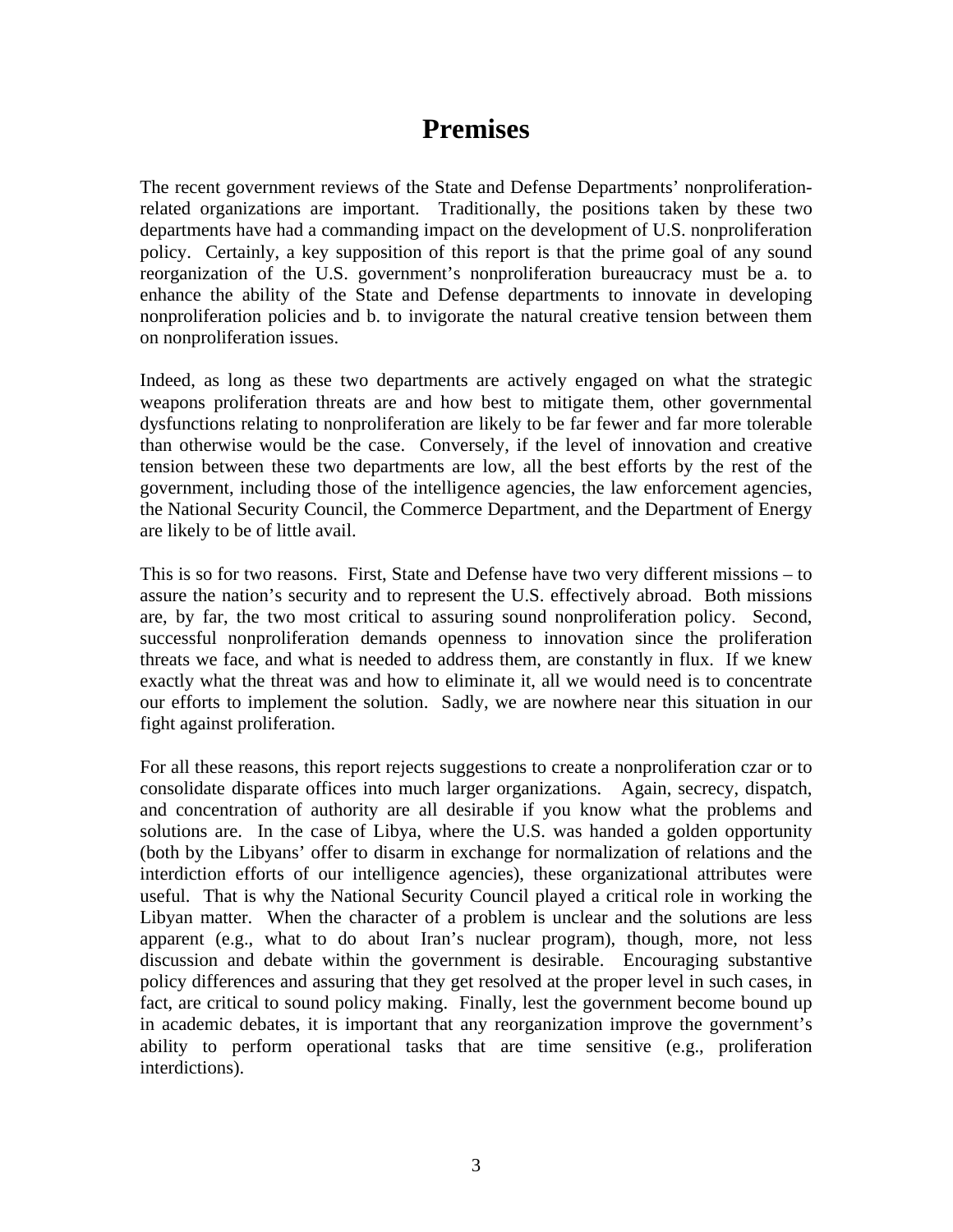In this regard, it is important to recognize that the policy priorities that have shaped the nonproliferation efforts of State and Defense the longest – technical cooperation, arms control-like agreements, and commodity-list-driven export controls and sanctions – are no longer the only, or even necessarily the most pressing, nonproliferation priorities. First, cooperative technical programs, such as the Atoms for Peace and Space for Peace Programs and advanced U.S.-technology commerce, have actually helped certain nations (e.g., India, Japan, China, South Korea, Taiwan, Brazil, and Iran) acquire the means to make nuclear weapons and long-range ballistic missiles. As a result, there has been an increased call to circumscribe such cooperation.

Second, the Cold-War arms control efforts that constituted the Rosetta Stone of Superpower relations throughout the 60s, 70s, 80s, and early 90s are of far less significant to the future security of the world than they once were. In the case of the Moscow Treaty, the Treaty on Conventional Forces in Europe, and the Intermediate Nuclear Forces Treaty, they remain important to shaping our relations with Russia, the Soviet Union's successor states, and NATO. Similarly, the CWC, the BWC, the NPT, and the FMCT are important to promoting nonproliferation.

Where Cold War arms control was once identified as the metric of peace and stability in preventing global nuclear war against the Warsaw Pact, though, it now plays a supporting role to nonproliferation and regional stability. This reversal of roles is important since ultimately the aim of arms control is different than that of nonproliferation. Arms control tries to verify the existence and number of strategic weapons and control or reduce their numbers; nonproliferation tries to prevent strategic weapons capabilities from coming into existence in the first place.

In promoting nonproliferation, treaty-like agreements between willing parties in preventing proliferation (e.g., the NPT, CWC, BWC, and the proposed FMCT) also are becoming increasingly rare. Also verifying their compliance has become a major challenge. As a result, for the last two decades, greater attention has been focused on developing more informal understandings. This has encouraged the creation of multilateral suppliers groups (MTCR, AG, NSG), and the newly announced Proliferation Security Initiative. It also has given rise unilateral and multilateral counterproliferation programs to deal with weapons of mass destruction militarily after they have proliferated.

Finally, the targets against which nonproliferation efforts are directed are become much more difficult to proscribe. Thus, where most nonproliferation efforts once focused almost exclusively on commodity-list-driven export controls, now they must also attend to covert transfers of unlicensed exports like those Dr. A.Q. Khan trafficked in during the l990s. Much of this commerce now can only be blocked through "catch-all" controls that the U.S. and the EU and several other like-minded nations have adopted. Under these controls, if there is reason to believe that the item in question can materially contribute to a project of concern, the exporter is obligated to apply for a license even if the item itself is not on any control list. Development and use of such controls will increasingly be important to interdict illicit project activities before they succeed in completing strategic weapons.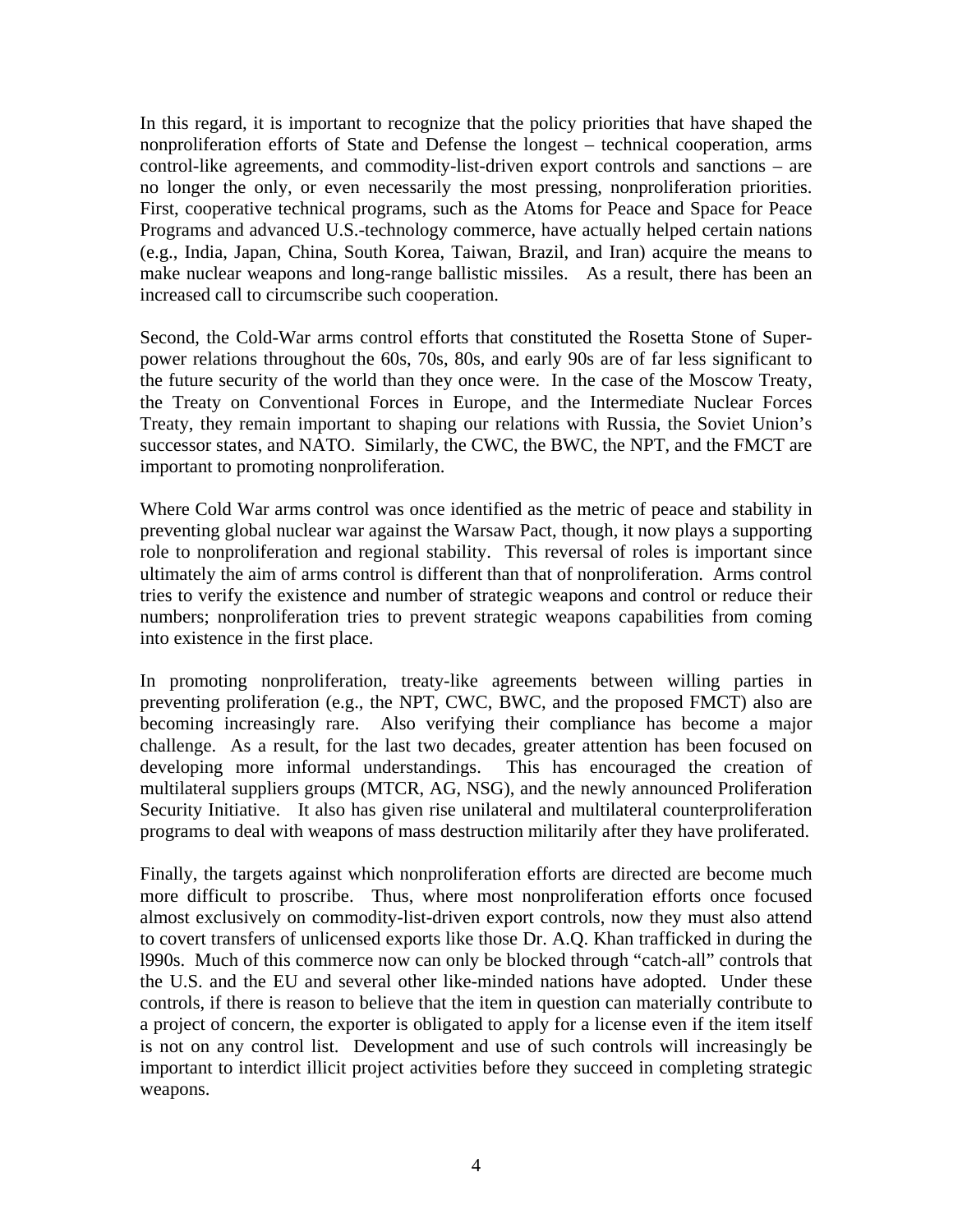Summarizing, then, there are several barriers to proliferation: Treaty-like agreements, commodity-list driven export controls and regimes, catch-all controls, PSI interdictions, and counterproliferation (see Figure 1). Most emphasis has been placed on the first two and the last barriers. The remaining two, catch-all controls and PSI arguably constitute the new proliferation realities that need to be focused on more and deserve attention in any reorganization of America's nonproliferation bureaucracy.

#### **Barriers to Proliferation**



Figure 1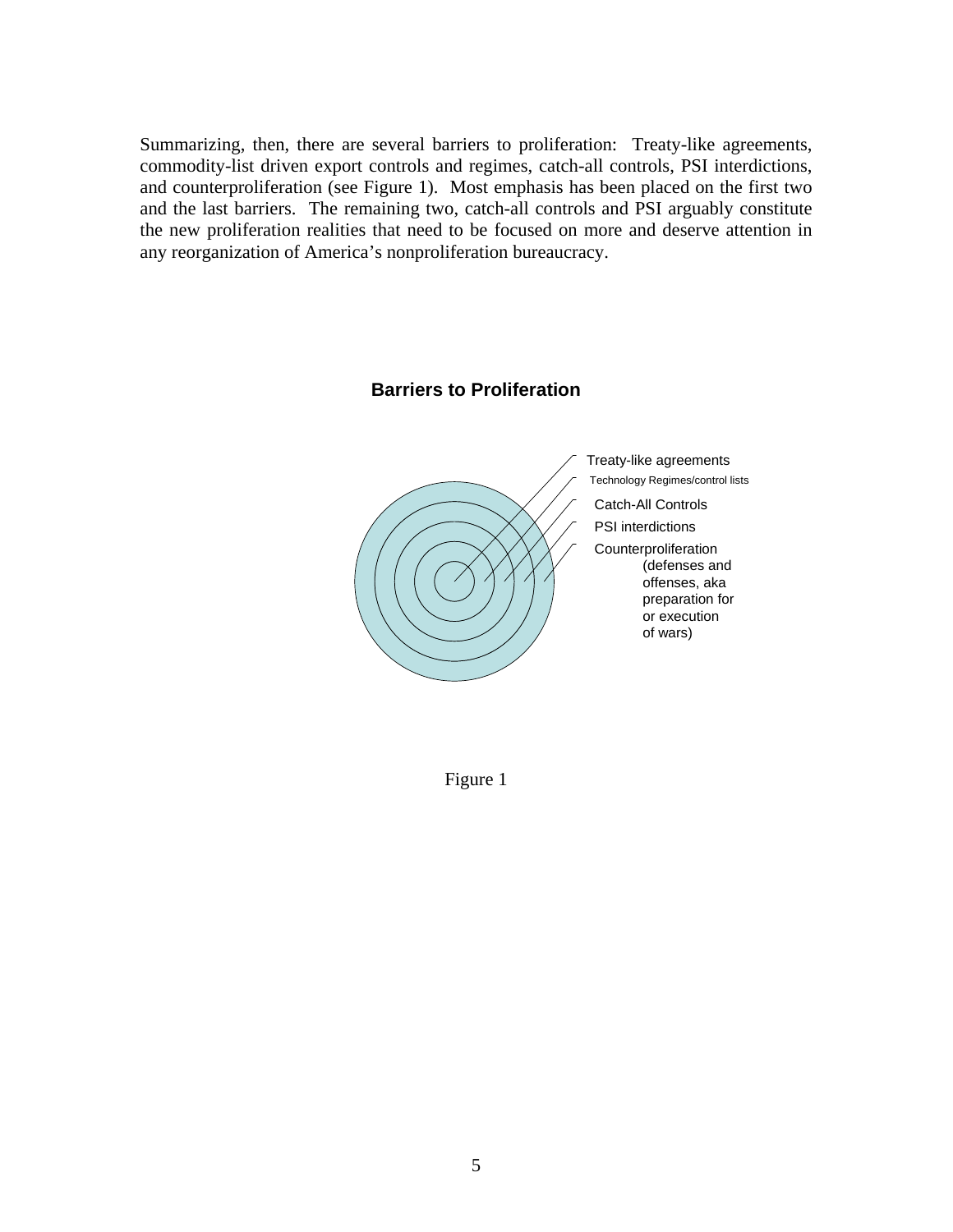### **Defense**

The Department of Defense's efforts against proliferation are of two kinds -- defense support agency activities and policy making. Two large organizations under the Deputy Secretary of Defense conduct almost all of the defense support agency activities that relate to nonproliferation. The first of these is the Defense Threat Reduction Agency (DTRA). It manages On Site Inspection Agency efforts to monitor and implement existing arms control treaties, implement Cooperative Threat Reduction programs, provide our troops with chemical and biological weapons defensive protection, and conduct necessary military research and development to deal with weapons of mass destruction. The second is the Office of the Deputy Undersecretary of Defense for Technology Security, which administers the Defense Technology Security Agency and negotiates specific technical agreements regarding Cooperative Threat Reduction and international counter proliferation programs (see Figure 2 below).

### **Current Defense Nonproliferation-Related Offices**



Figure 2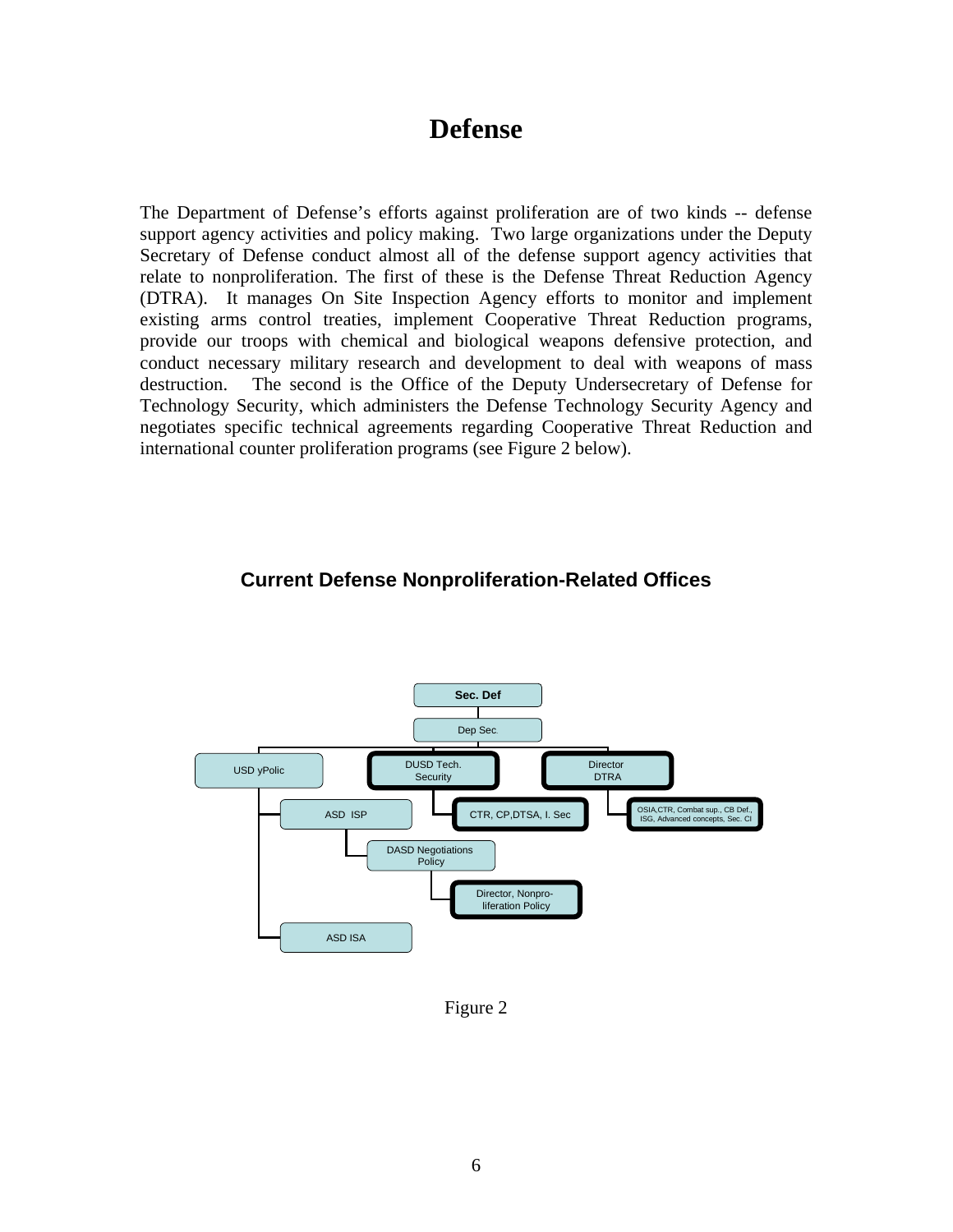Separate from these defense support organizations is a policy directorate for Nonproliferation Policy. It is responsible for the formulation of defense policy positions relating to multilateral technology control, multilateral nonproliferation-related control treaties and organizations, and regional nonproliferation efforts (e.g., Libya's disarmament, the 6-party talks regarding North Korea, etc.). This directorate is also responsible for coordinating the Proliferation Security Initiative activities of the department, conducting and overseeing proliferation-related studies. This directorate reports to the Deputy Assistant Secretary of Defense for Multilateral Negotiations, who, in turn, works for the Assistant Secretary of Defense for International Security Policy. That said, most of the activities of the directorate for Nonproliferation Policy are of direct interest to the various regional directorates and deputy assistant secretaries of defense who work under the Assistant Secretary of Defense for International Security Affairs.

There are three problems with this arrangement. First, the directorate for Nonproliferation Policy is woefully outnumbered by officials dealing with its portfolios at State. While it is a mistake to think that more staff is necessarily a good thing, having only six full-time billets to cover the policy portfolios that State has approximately 200 people assigned to do is a formula for circuit overload. Second, with so few people, the Nonproliferation Policy directorate is stretched thin to oversee and conduct long-term analysis and research itself. This is unfortunate since the Department itself devotes millions of dollars to this objective and this work is critical to anticipating and heading off proliferation threats

Finally, the directorate for Nonproliferation Policy is located under a deputy assistant secretary and an assistant secretary that have only functional (not regional) concerns. As a result, the directorate often must get the attention and the approval of one deputy assistant secretary and two assistant secretaries within the Office of the Secretary of Defense whenever the directorate's position is at odds with that of one or another of the regional desks in International Security Affairs. The director also must represent Defense at interagency meetings where the officials present are often two full levels higher (i.e., at the assistant secretary level).

These problems were discussed at several private seminars NPEC held with Hill and Executive Branch officials. This report's recommendation is that a new Office of the Deputy Assistant Secretary for Strategic Weapons Interdiction and Nonproliferation be created under the Assistant Secretary of Defense for International Security Affairs. This new office would oversee three directorates. The first would be the Directorate for Interdiction Operations, which would take the lead within the Department in formulating policy positions and coordinating Defense participation relating to the PSI, including interdictions and training exercises. This directorate would also coordinate and formulate all Defense intelligence requirements in support of the PSI, act as the Department's liaison to non-Defense intelligence agencies on PSI requirements, and represent Defense in all multilateral PSI gatherings (see Figure 3).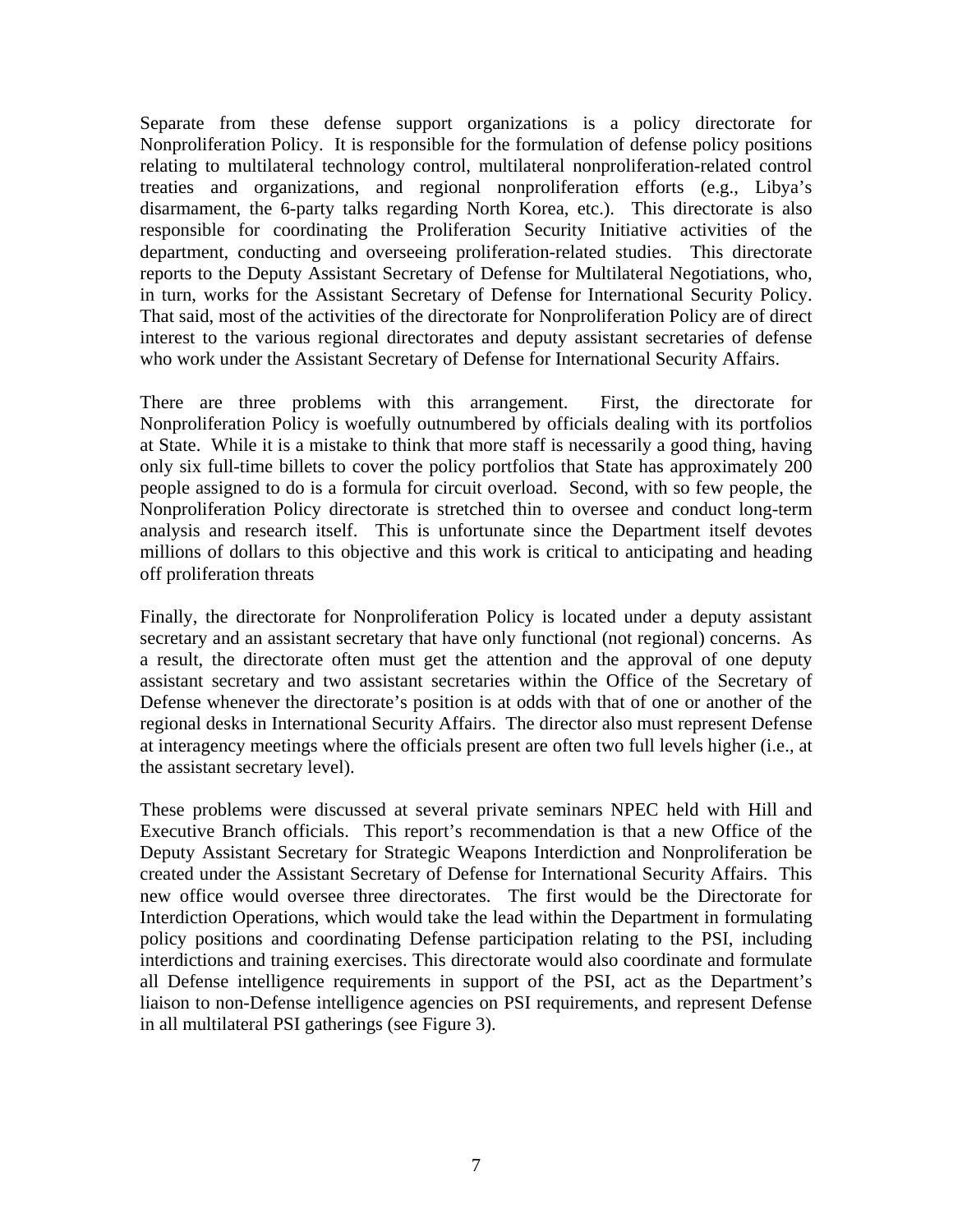### **Proposed Option for DoD**



### Figure 3

The second office under the new deputy assistant secretary would be the Directorate for Proliferation Threat Assessments. This office would coordinate all research relating to proliferation issues contracted either by the Office of the Secretary of Defense or the Defense Threat Reduction Agency (DTRA). In addition, it would propose and manage \$3 million to \$5 million annually in research contract activity itself. These studies would be contracted through DTRA but managed by the Directorate for Proliferation Threat Assessments.

Finally, a Directorate for Nonproliferation Policy would be made responsible for the formulation of defense policy positions relating to multilateral technology control regimes and nonproliferation-related treaties and organizations and regional nonproliferation efforts.

If insufficient billets were available to complete all three of the proposed directorates, the work of the proposed directorate for proliferation threat assessments could be done through the other two directorates under the supervision of the principle director of the proposed Deputy Assistant Secretary for Proliferation Interdiction and Nonproliferation.

The creation of this new set of directorates and deputy assistant secretary would effectively mean the dissolution of the Office of the Deputy Assistant Secretary of Defense for Multilateral Negotiations. This would be accomplished first by assigning the Multilateral Negotiations' executive staff to Strategic Weapons Interdictions and Nonproliferation. The remaining Directorate for Arms Control Policy would be moved to the Office of the Deputy Assistant Secretary of Defense for Forces Policy under the Assistant Secretary of Defense for International Security Policy. The agency support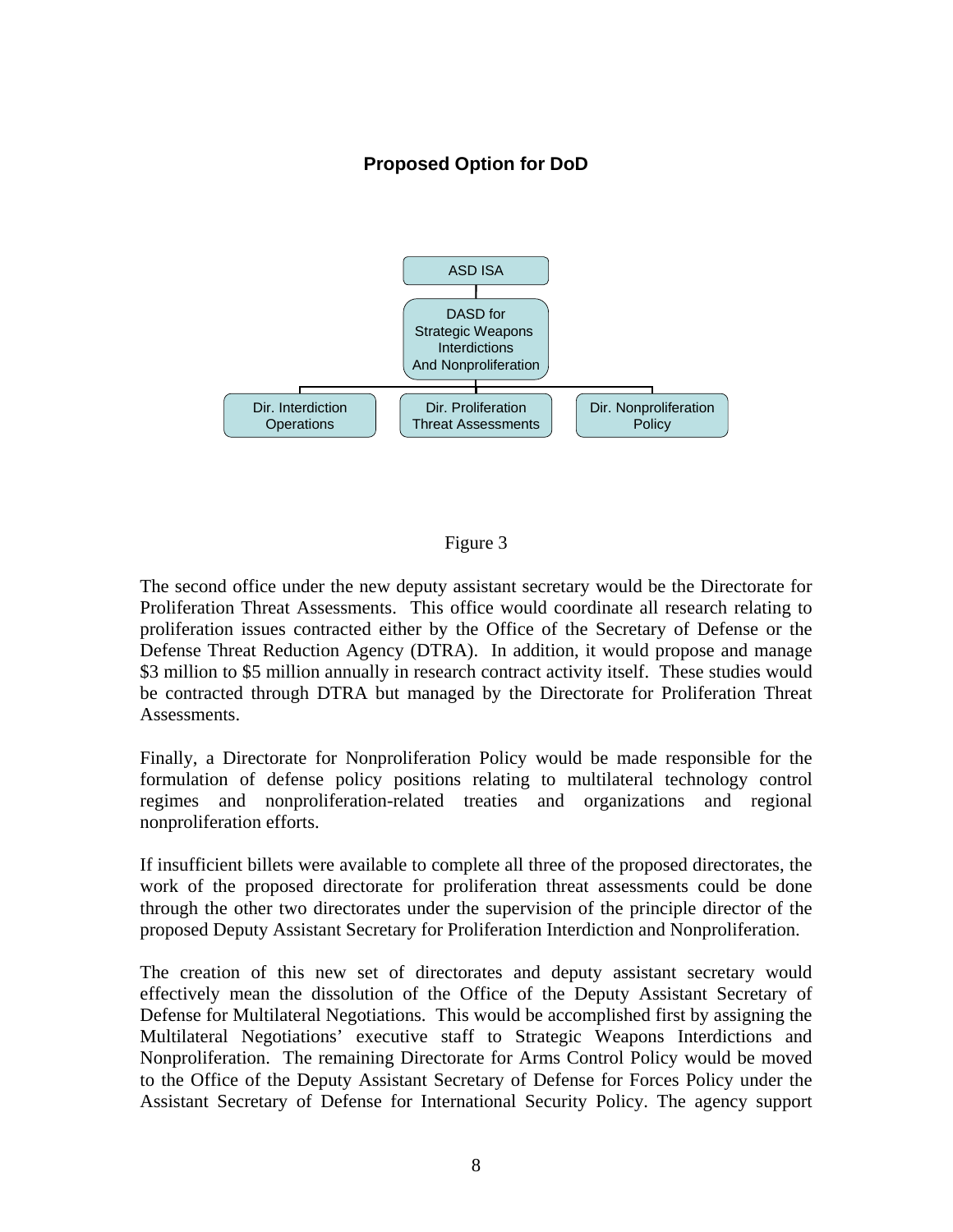responsibilities of the Office of the Deputy Undersecretary of Defense for Trade Security and for the Defense Threat Reduction Agency would remain the same.

Two alternatives that were considered but rejected were consolidating all of the policy and defense support agency functions under one roof or, at least to send Nonproliferation Policy to the Office of the Duty Undersecretary for Trade Security. Neither seemed attractive for the simple reason that PSI-related activities and other policy making functions need to be kept as close to the Office of the Undersecretary of Defense for Policy as possible. Another argument offered for such consolidation was that the export licensing function ought to have more policy oversight. The difficulty with this argument is that while commodity-list driven U.S. export licensing was the cutting edge way to promote nonproliferation in the 70s and 80s, it is far less so today. In essence it has matured to being a defense support agency function involving scores of staff.

Finally, it was thought that keeping the nonproliferation and PSI interdiction related functions separate and under the command of a deputy assistant secretary in a relatively smaller office would allow a single, fairly senior official to focus on and be fully aware of a good number of related policy issues. This, in turn, would give the Defense Department a comparative advantage in dealing with much larger organizations at State, Commerce, Energy, and the various intelligence agencies. Just the reverse was feared would be the case if these policy functions were buried in a larger defense support operations that by their nature were saddled with massive procedural and programmatic routines.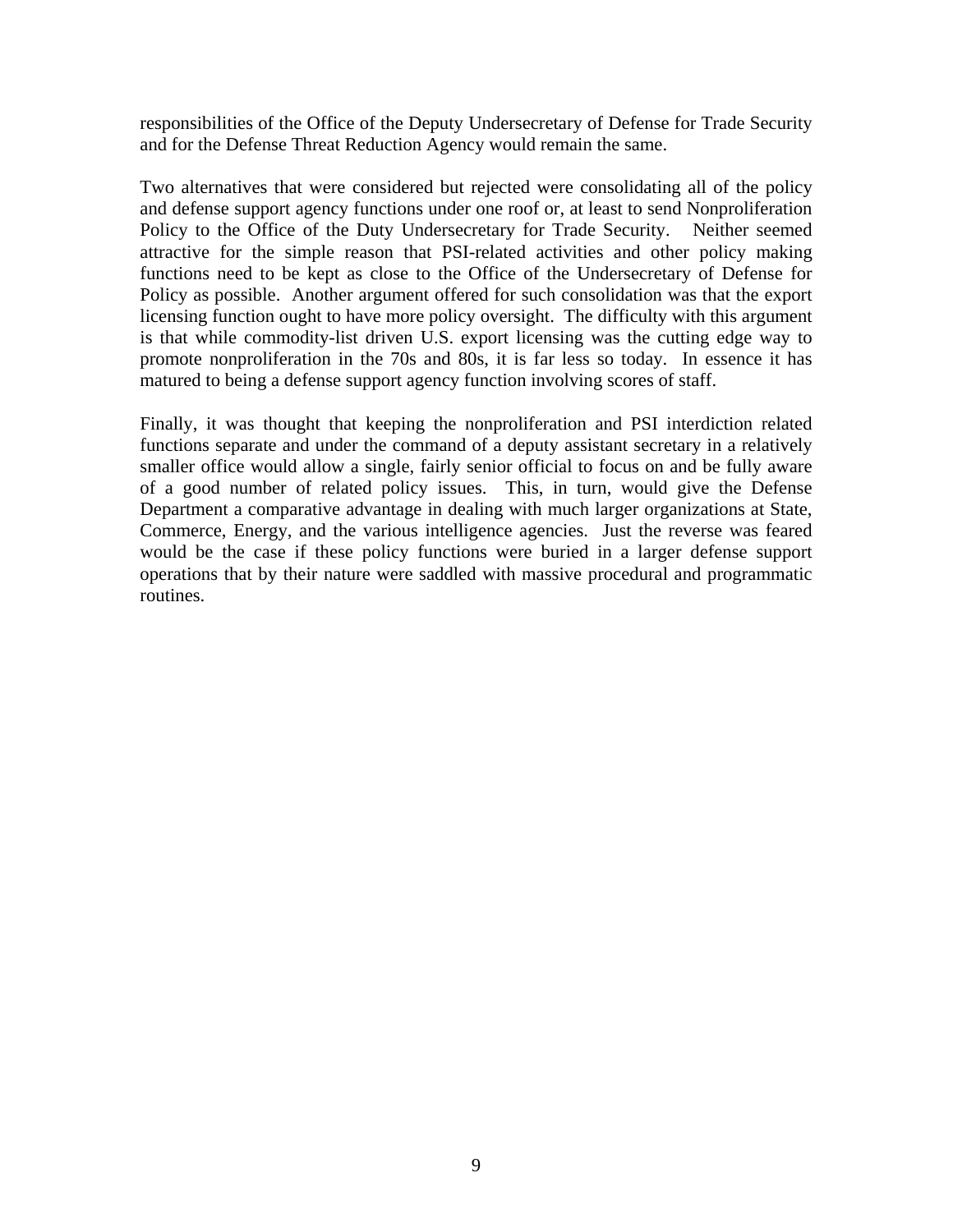### **State**

All of the key nonproliferation activities of the State Department currently operate under the authority of the Office of the Undersecretary of State for Arms Control and International Security. Four bureaus beneath the undersecretary play significant roles: The Bureau for Nonproliferation (NP), The Bureau for Arms Control (AC), the Bureau for Verification and Compliance (VC), and the Bureau for Political Military Affairs (PM), which oversees the Department's U.S. export license support agency, the Defense Trade Center, see Figure 4).

### **Key State Organizations Dealing with Nonproliferation Issues**



Figure 4

There are several problems with these offices' operation. First, collectively, AC, NP, and VC are over staffed. These bureaus have over 25 director-level or higher offices. Some of these were created to oversee treaties that the U.S. is no longer a party to (e.g., the Office of Strategic Transition, which used to focus on the ABM Treaty). Others (e.g., The Office of Policy, Public Affairs and Congressional Relations) assume functions duplicated elsewhere in the department. Where Nonproliferation Policy in Defense is woefully small, collectively these offices are ponderously large. As a result, Defense and other agencies have difficulty simply keeping up with the paper routinely generated from State on proliferation issues.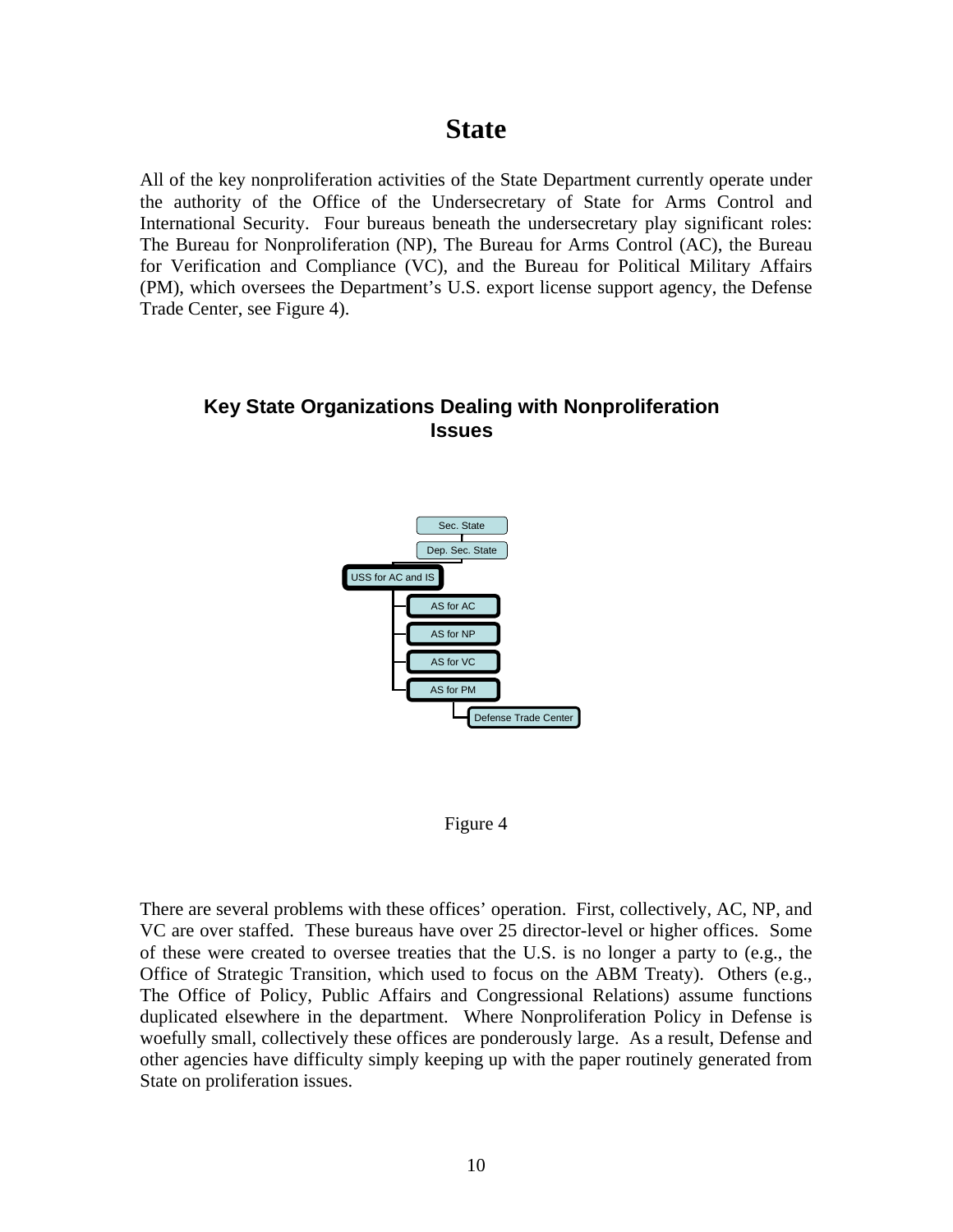Second, a number of AC offices clearly overlap those of NP. Each bureau has officials working CWC and BWC-related issues and has representative offices for the NPT and FMCT. Some officials (e.g., the Special Negotiator for Fissile Material and Senior Cutoff Coordinator) are on the organization charts of both AC and NP. Finally, some of the offices within the NP Bureau seem less than critical, or even at odds, with the Bureau's mission (e.g., the Office of Nuclear Affairs and the Office for Nuclear Safety, both of which support civilian nuclear energy transfers).

After examining the operation of these three bureaus, the State Department's inspector general recommended that AC and NP be consolidated. This recommendation was made mostly for the good house keeping reasons already mentioned. There seemed to be too many offices doing either the work of others or work that did not clearly need to be done. A consolidation, the details of which the new assistant secretary of the merged bureaus could sort out himself, seemed to be the simplest way to address these problems.

Clearly, it does this, but also does less and far more. First, merely consolidating AC and NP hardly addresses how to reduce the number of staff (over 200) and offices (nearly 20) that the consolidated bureau would have to contend with nor does it offer any rationale for how to go about it. Second and as already noted, arms control, which counts and reduces weapons, and nonproliferation, which attempts to prevent weapons from coming into being, are at enough at odds with one another to make any "equal" merger of AC and NP substantively difficult.

Implementing the CWC from a traditional Cold War arms control perspective, for example, would naturally focus on verifying the elimination of existing stockpiles. From a nonproliferation perspective, though, any implementation of the CWC should focus on inspecting prospective violators who have not declared possession. These cultural differences are nontrivial. They cannot be wished away. A conscious management decision as to which perspective should have priority is required. The same could be said of many questions regarding the BWC, promoting missile control treaties over missile technology controls, and nuclear controls in general. Again, as noted before, the future security of the U.S. and others lies more in figuring out how to prevent strategic weapons from coming into being than in merely counting or reducing the ones whose existence states have openly admitted to.

Finally, the consolidation of AC and NP does little or nothing to enhance creative tensions within the State Department over nonproliferation issues. In Defense, the highest level official responsible for fielding nonproliferation policy controversies in the Department is the Assistant Secretary of Defense for International Security Policy. Under this report's proposal, creative tension on nonproliferation policy in the Defense Department is likely to occur between the area desks and the proposed Deputy Assistant Secretary of Defense for Strategic Weapons Interdiction and Nonproliferation under the Assistant Secretary of Defense for International Security Affairs. This tension would produce substantive policy differences that this report proposes be resolved by referring them from the deputy assistant secretary level to the Assistant Secretary of Defense for International Security Affairs.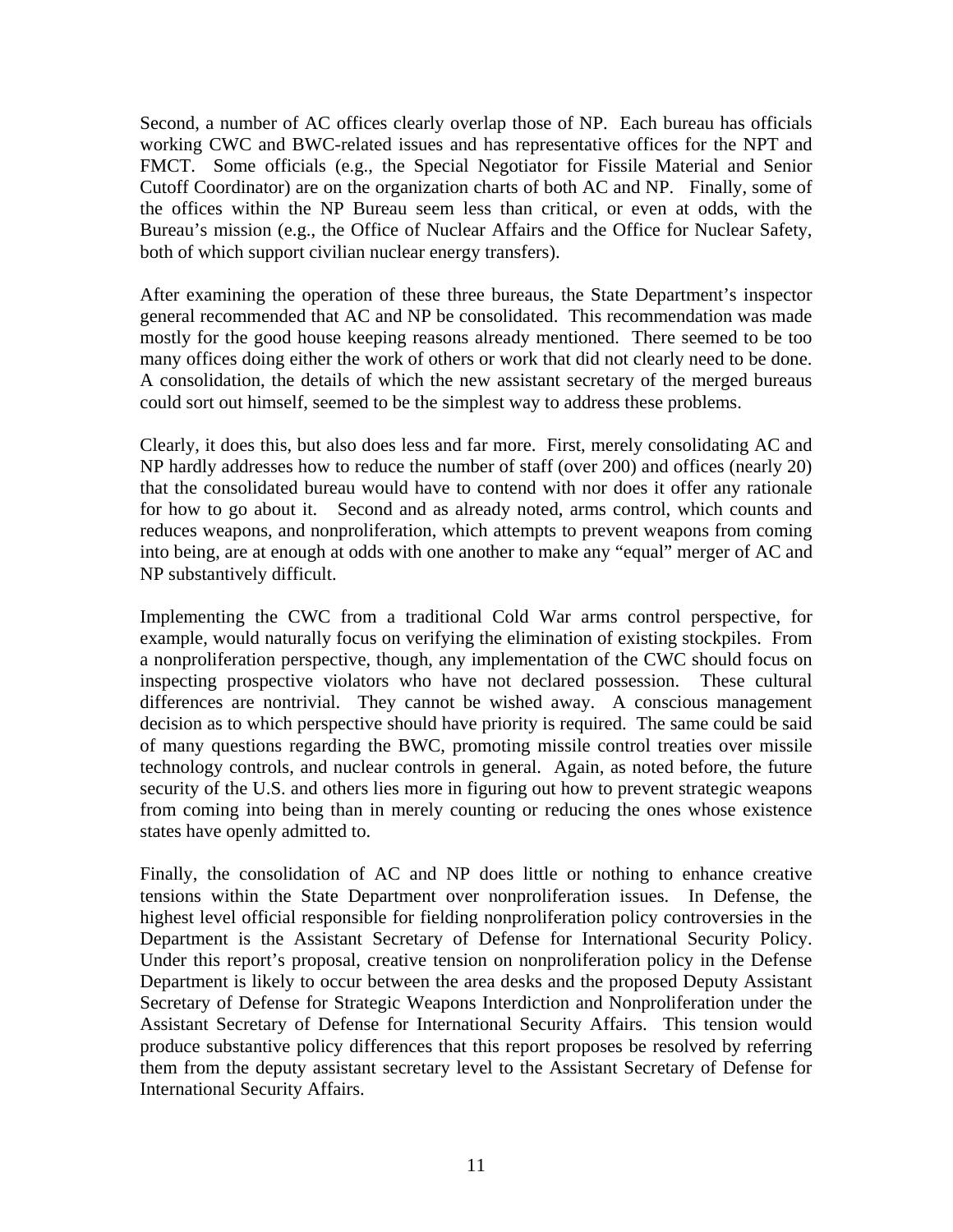In the case of the new merged AC and NP office, though, it is unclear with whom the new office would be in creative tension with. The most likely candidate would be the Verification and Compliance Bureau, which has responsibility for compliance and verification of arms control agreements and increasingly of nonproliferation understandings. For the Bureau of Verification and Compliance to be a proper counterweight to the new merged office on nonproliferation issues, though, it would need to have a greater role in enforcing existing nonproliferation rules.

All of these matters were considered in developing this report's preferred option for organizing State, which is to create an Assistant Secretary of State for Strategic Weapons Threat Reduction and to give two new portfolios to VC and rename it the Office of the Assistant Secretary for Verification, Compliance, and Enforcement (see Figure 5).



#### **Proposed Option for State**

#### Figure 5

The Bureau for Strategic Weapons Threat Reduction (SWTR) would oversee those arms control efforts most related to nonproliferation – regional arms control efforts, NPT, CWC, BWC, FMCT, CTBT  $-$  as well as those activities that are directly related  $$ multilateral and U.S. nonproliferation export controls and interdictions and multilateral chemical and nuclear inspections and safeguards. The bureau would mange five substantive policy offices (one less than it currently has) and would retain special representatives to the BWC, the CWC, the CTBT, the FMCT, the CD, the OPCW, and the NPT (see Figure 6). This bureau would continue to chair the proliferation interagency interdiction groups (e.g., the MTAG, Shield, etc.) and would liaison with the IAEA, CTBTO, and the OPCW on all policy matters.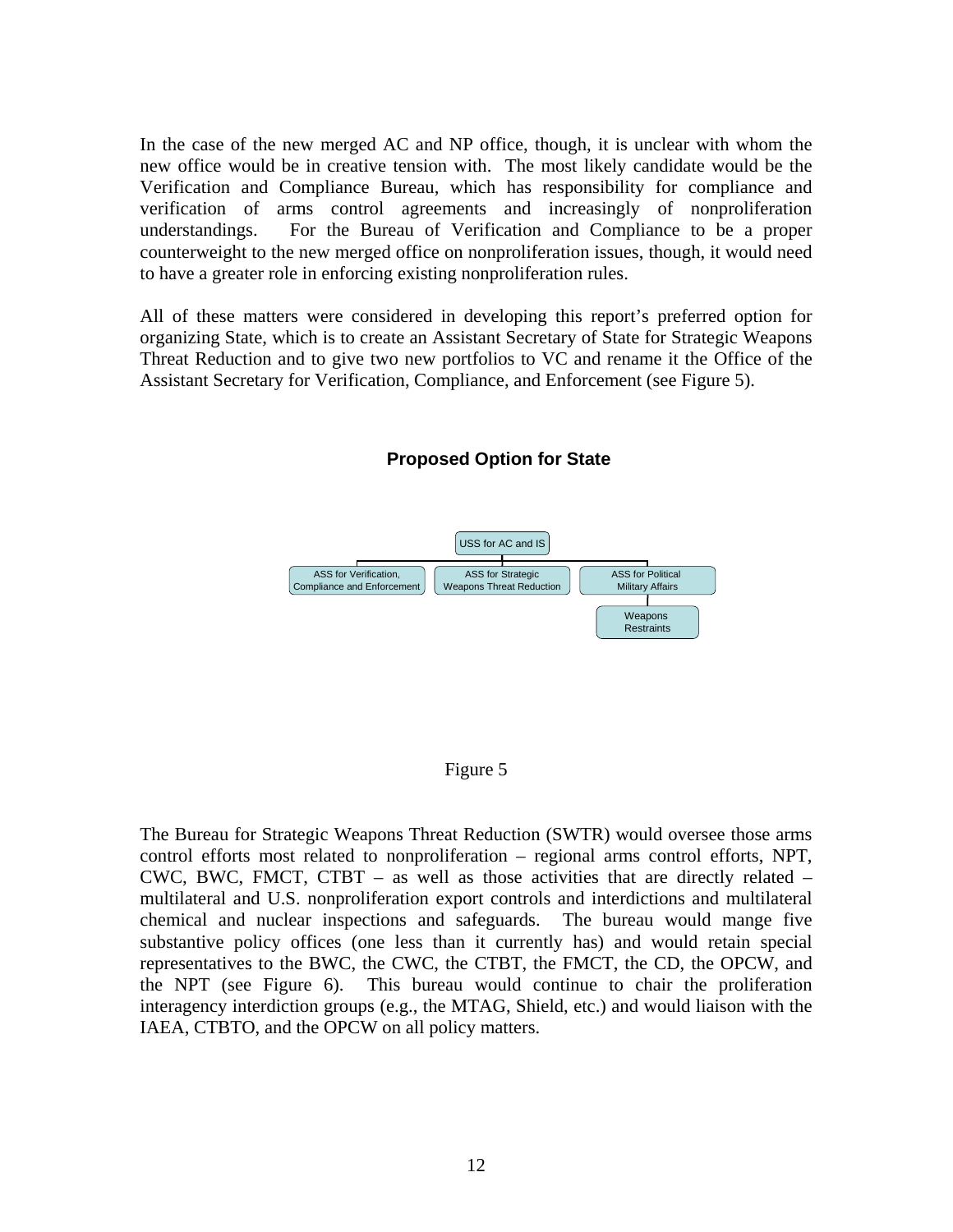### **Bureau of Strategic Weapons Threat Reductions**



#### Figure 6

The remaining offices within the current Arms Control and Nonproliferation Bureaus would be reassigned to the most logical locations. Those officials focusing on implementation of the bilateral treaties with Russia and the Soviet Union's successor states, including the Intermediate Nuclear Forces Treaty, Conventional Force Reductions Europe, the Moscow Treaty, Cooperative Threat Reduction, and matters relating to tactical nuclear weapons (which are all deployed in Europe) and space militarization talks – could be moved to State Political Military Affairs under an office for Weapons Restraints.<sup>1</sup> As for the offices in the Nonproliferation Bureau dealing with nuclear affairs and nuclear safety, these could be reassigned to either the Department of Energy or the Office of Science and Technology Cooperation within the State Department's Bureau of Oceans and International Environmental and Scientific Affairs.

As noted, the Bureau for Verification and Compliance would become the Bureau for Verification, Compliance and Enforcement (VCE). In addition to VC's current duties,

 $\overline{a}$ 

<span id="page-13-0"></span>1. Another bureau some officials suggested was the European Bureau (EUR). This would make sense so long as Cooperative Threat Reduction programs remain within Europe and the Former Soviet Union and there is no prospect of doing space militarization or strategic arms control talks with states other Russia and NATO nations. Given real doubts on these fronts, this report favors placing all of the arms control portfolios least related to nonproliferation under the Bureau of Political Military Affairs (PM). Also, unlike EUR, PM has the organizational advantage of reporting to the same undersecretary as the proposed offices, VCE and SWTR.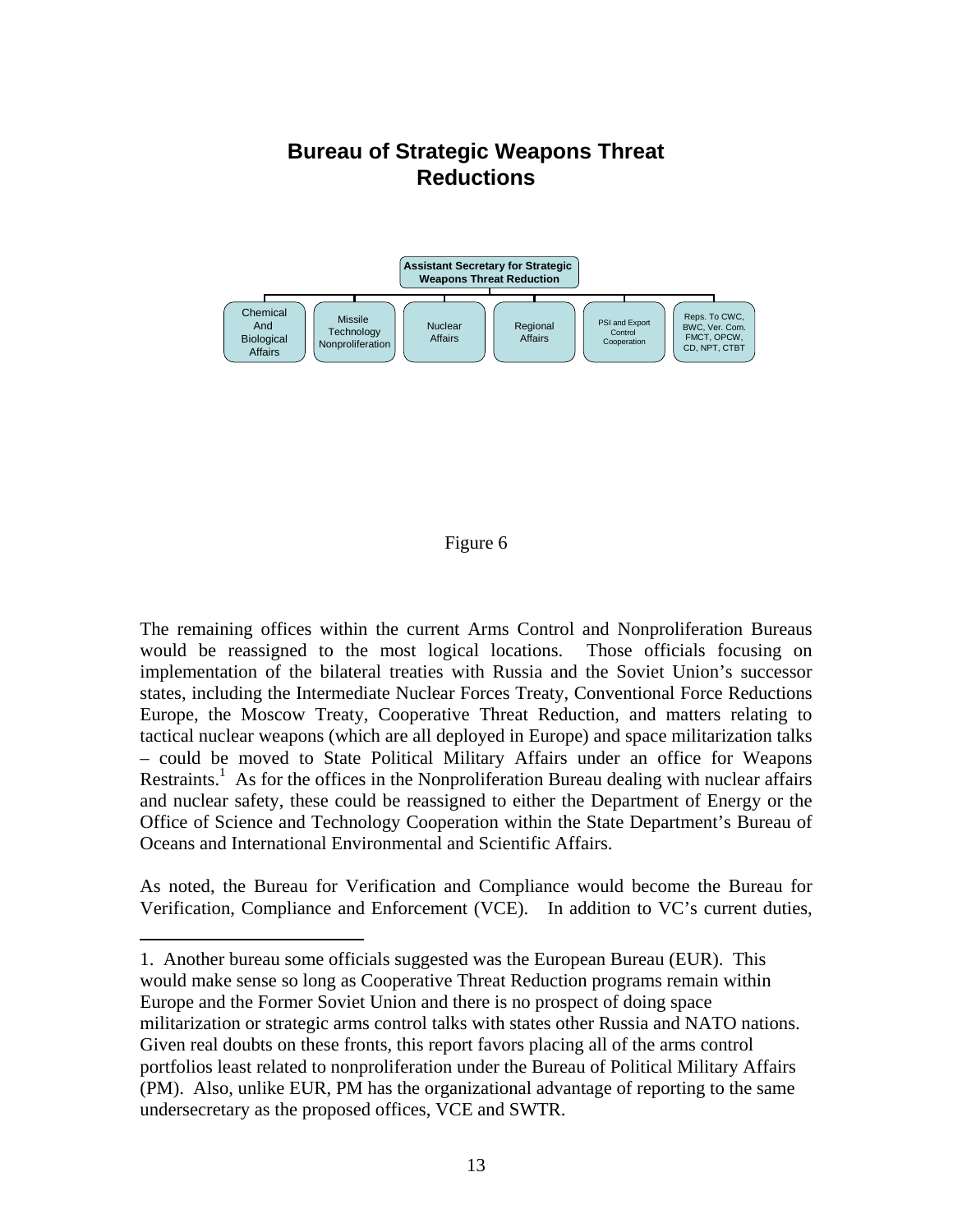VCE would become the explicit Team B of and proposed arms control or nonproliferation undertaking. It would continue be responsible for identifying possible violations, point out verification and inspection problems in proposed new agreements and would also take on the responsibility of chairing the interagency interdiction groups whenever the issue of sanctions arose. Finally, VCE would serve as State's authority on and liaison with the IAEA, OPCW, and CTBTO on all surveillance, verification, safeguarding and monitoring matters.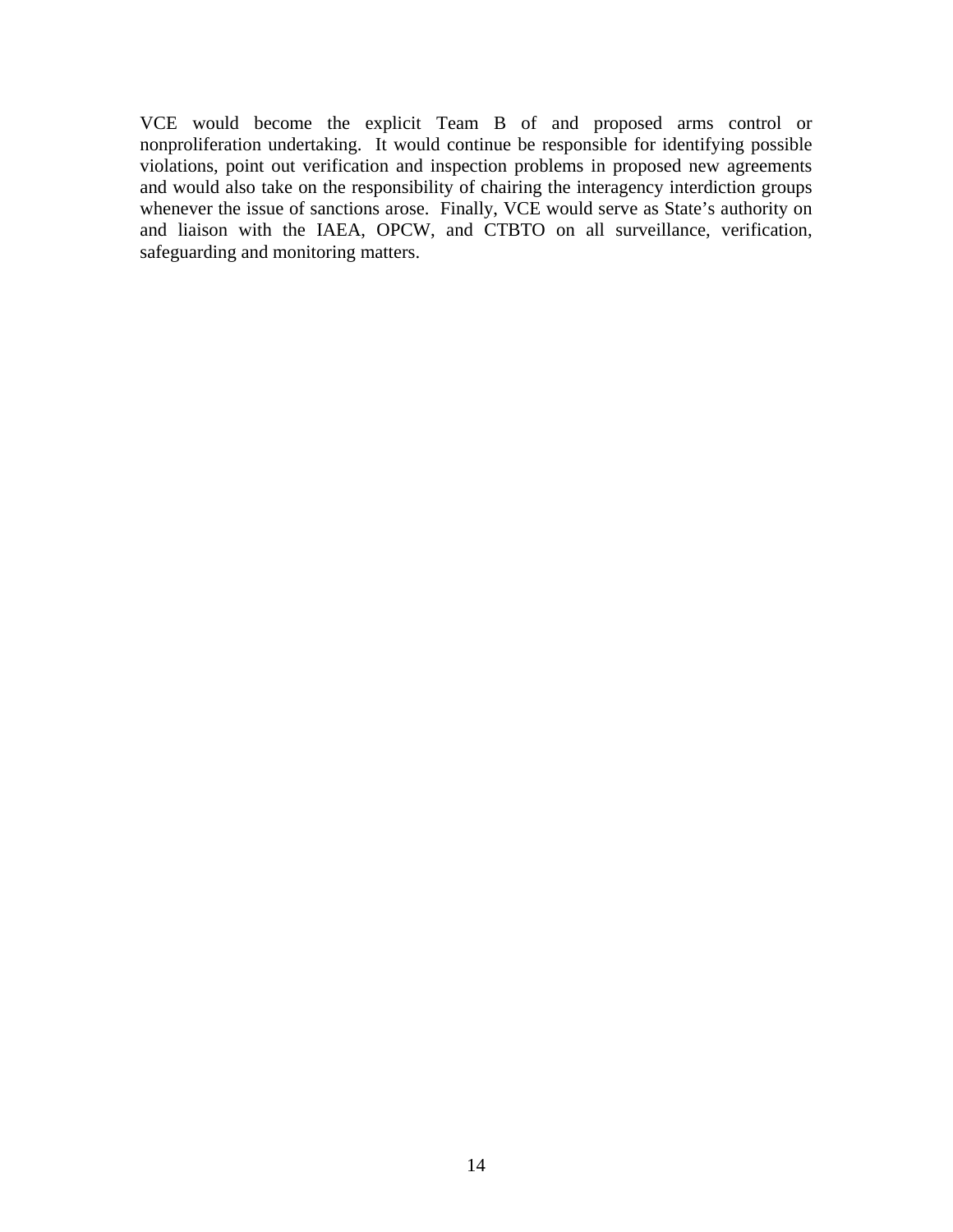## **Implications and Additional Steps**

What would be gained from making these changes? The first would be establishing a more clearly defined substantive tension between the proposed Bureau for Strategic Weapons Threat Reductions and the Bureau for Verification, Compliance, and Enforcement. This tension – between those that negotiate and those that implement - should help reduce the turf battles over participation and standing that have been reported hallmark of operations between VC, NP, and AC for last two years. Focusing the new, proposed Bureau for Strategic Weapons Threat Reductions on reducing the threat posed by the further spread of strategic arms also should help justify the reorganization while rationalizing the reassignment of several arms control and nonproliferation offices to places in State where they would garner greater support.

Finally, reducing the proposed mergered bureau to a one of a more manageable size should make it easier for other agencies and the National Security Council to deal with State on proliferation issues rather than be overwhelmed by it. Also, the proposed Deputy Assistant Secretary for Strategic Weapons Interdiction and Nonproliferation would have the same portfolios as the Bureau for Strategic Weapons Threat Reductions. The NSC's Office of the Director for Proliferation, Counterproliferation, and Homeland Defense also has virtually the same set of portfolios (including CWC, BWC, OPCW, IAEA, NPT, and FMCT). The Bureau for Verification, Compliance, and Enforcement, meanwhile, would be perfectly matched to act as a balancing wheel to the Bureau for Strategic Weapons Threat Reductions and as the key implementer of whatever agreements the U.S. consent to. The complementary character of these offices should go a long way to vitalize the entire government's focus on more effectively promoting nonproliferation.

Other steps, however, are desirable. This report does not try to address the ponderous size, at times, unhelpful activities of the Departments of Energy and Commerce. Although the number of nuclear and licensed exports have declined precipitously since the end of the Cold War, there has not been a corresponding reduction in these departments' nuclear power promotion and export licensing offices. One estimate has it that the Department of Commerce has virtually the same size export control staff as it had during the Cold War even though it is processing only 15 percent of the export licenses it did before the Berlin War fell. The Department of Energy, meanwhile, continues to promote nuclear cooperation as if the Atoms for Peace Program of the Eisenhower years was still the driving principle behind U.S. nuclear nonproliferation policy.

Both of these Departments, which are prone to promote exports, have an equal vote in all export control matters with State and Defense. Some suggested that their political interagency clout be reduced. This report does not back this suggestion. It does, however, believe that the licensing judgments of both Commerce and Energy for both commodities and technology should be shared with all other agencies and with the public. Computerization of technology exports (DoE 810s) and dual-use licenses, for example, should make it possible for the Departments of Energy and Commerce to share all of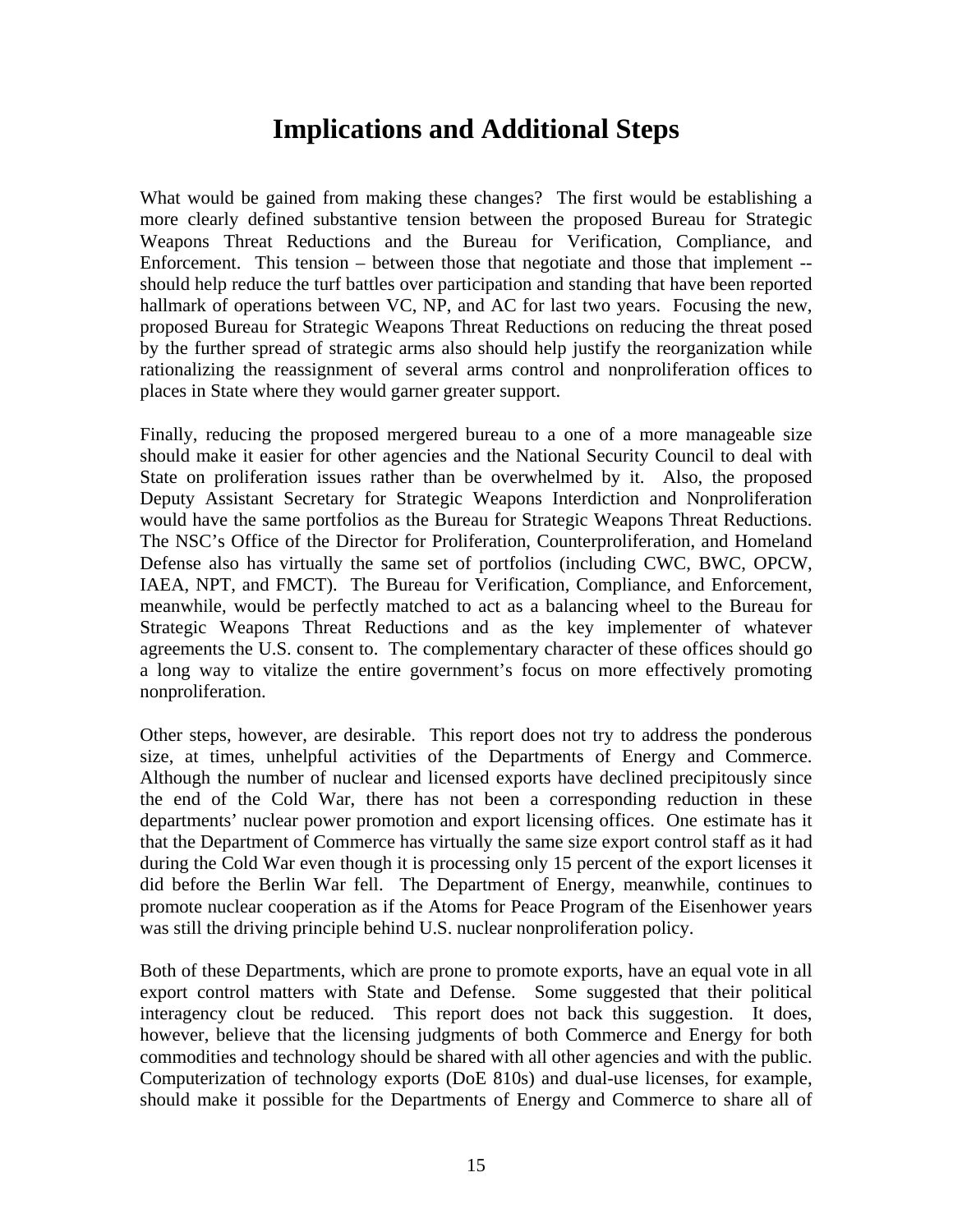their licensing documentation electronically *before* any decision is actually made either to approve the export or (as it currently the practice) to keep the information about these exports from the other agencies until after the export has been made.

Certainly, at a minimum, the U.S. government needs to move away from single agencies having the right to select what exports or technology transfer will be reviewed by others to one in which no agency has this right. Candor and transparency with Congress and the other Executive Branch agencies regarding proposed exports, in short, is needed and should go a long way to enhancing the nonproliferation impulse of all government offices.